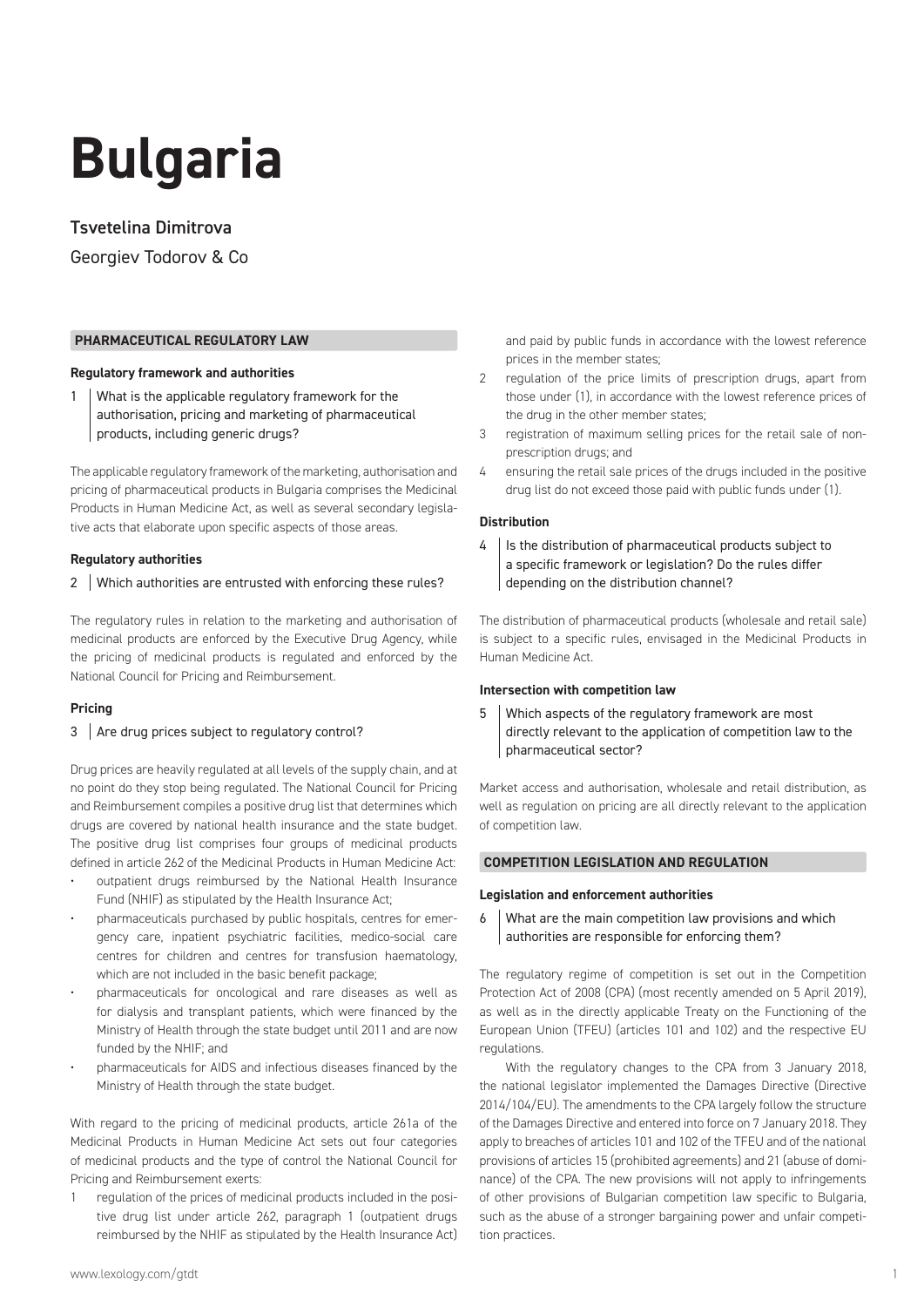The Bulgarian Commission for the Protection of Competition (CPC) is the authority responsible for enforcing this legislation. It has also adopted a methodology for determining sanctions under the CPA (Decision No. 71 of 3 February 2009, last amended on 11 November 2015).

#### **Public enforcement and remedies**

What actions can competition authorities take to tackle anticompetitive conduct or agreements in the pharmaceutical sector and what remedies can they impose?

There is no special authority dealing with violations of competition law specifically in the pharmaceutical sector. Therefore, pharmaceutical mergers and anticompetitive conduct or agreements in the pharmaceutical sector are subject to the general regulatory regime and to investigation by the CPC.

When rendering its decisions, the CPC acts as a law enforcement authority. Its decisions are subject to appeal before the Sofia City Administrative Court.

If an infringement of the rules for protection of competition is established, the CPC usually imposes a sanction of up to 10 per cent of the company's turnover in the previous financial year. For example, in July 2017, the CPC fined a local wholesaler, Pharmnet, with a sanction of 0.1 per cent of its turnover (which was around 494 million Bulgarian lev in 2016) for the infringement of the general prohibition on unfair competition. The sanctioned wholesaler, which is in vertical integration with a large chain of pharmacies, had threatened other pharmacies to open one of its own pharmacies nearby, if the former did not purchase medicines from said wholesaler.

Other remedies available under Bulgarian law, which can be cumulatively or separately imposed, are as follows:

- interim measures in cases of serious and irreparable damage that are likely to occur;
- an order for termination of the infringement; and
- an order for adoption of behavioural or structural measures for restoring competition.

If the investigated pharmaceutical company undertakes to cease its anticompetitive practices, the CPC has the discretion to terminate the investigation without establishing infringement or imposing sanctions.

The implementation of the Damages Directive in the national legislation also opens the doors to private enforcement claims seeking compensation for damage caused by anticompetitive behaviour.

#### **Private enforcement and remedies**

8 Can remedies be sought through private enforcement by a party that claims to have suffered harm from anticompetitive conduct or agreements implemented by pharmaceutical companies? What form would such remedies typically take and how can they be obtained?

Private parties, whose rights and interests have been affected in a negative way by the anticompetitive practices of their competitors, may ask the CPC to launch proceedings against the alleged violator and seek the imposition of the measures available under Bulgarian law.

With the latest regulatory changes, private parties are now also able to file for private damages actions. No such claims have yet been dealt with by Bulgarian courts since these changes entered into force on 7 January 2018.

#### **Sector inquiries**

9 Can the antitrust authority conduct sector-wide inquiries? If so, have such inquiries ever been conducted into the pharmaceutical sector and, if so, what was the main outcome?

The CPC is empowered by law to conduct inquiries upon its sole discretion in different sectors or types of arrangements. State bodies, natural and legal persons are strictly obliged to cooperate and provide precise and reliable information. The last two thorough sector-wide inquiries in the pharmaceutical sector were published in 2006 and in December 2016.

The 2016 analysis of the CPC encompasses the period between 2010 and 2015 and states that there are no particular anticompetitive concerns on the Bulgarian pharmaceutical market, despite there being partial vertical and horizontal integration. In comparison with previous years, for the inspected period, the horizontal integration between pharmacies has declined as chain pharmacies comprised only 20 per cent of all 3,794 pharmacies in the country. However, the market share for reimbursed medicines of chain pharmacies has increased from 48 per cent in 2011 to 54 per cent in 2015.

In terms of horizontal integration, the CPC noted that some chain pharmacies are integrated with wholesalers and distributors, which contributes to greater financial stability, but should be treated with caution. At the time of the inquiry, no cases of unfair treatment or unfair market conditions had been registered.

The CPC also observed that, since 2012, parallel exports of medicines to countries such as Germany, Romania and Poland showed a steadily increasing trend; however, this has not yet become an anticompetitive concern.

#### **Health authority involvement**

 $10$  To what extent do health authorities or regulatory bodies play a role in the application of competition law to the pharmaceutical sector? How do these authorities interact with the relevant competition authority?

Health authorities and regulatory bodies are not responsible for the application of competition law. They interact with the CPC when it is necessary for the latter to gather specific information on different cases.

#### **NGO involvement**

11  $\vert$  To what extent do non-government groups play a role in the application of competition law to the pharmaceutical sector?

Non-government groups that can prove 'legitimate interest' (ie, infringement of their rights and interests) are entitled to bring a formal complaint before the CPC; however, to date, no such complaints have been filed in the pharmaceutical sector. NGOs, trade associations and consumer groups are often consulted by the CPC in the course of competition proceedings regarding the factual circumstances and the effects of the alleged anticompetitive behaviour.

#### **REVIEW OF MERGERS**

#### **Thresholds and triggers**

12 What are the relevant thresholds for the review of mergers in the pharmaceutical sector?

Bulgarian competition law does not provide for any specific rules applicable to mergers between pharmaceutical companies.

However, it is normal practice for the Bulgarian Commission for the Protection of Competition (CPC) to take into account the sector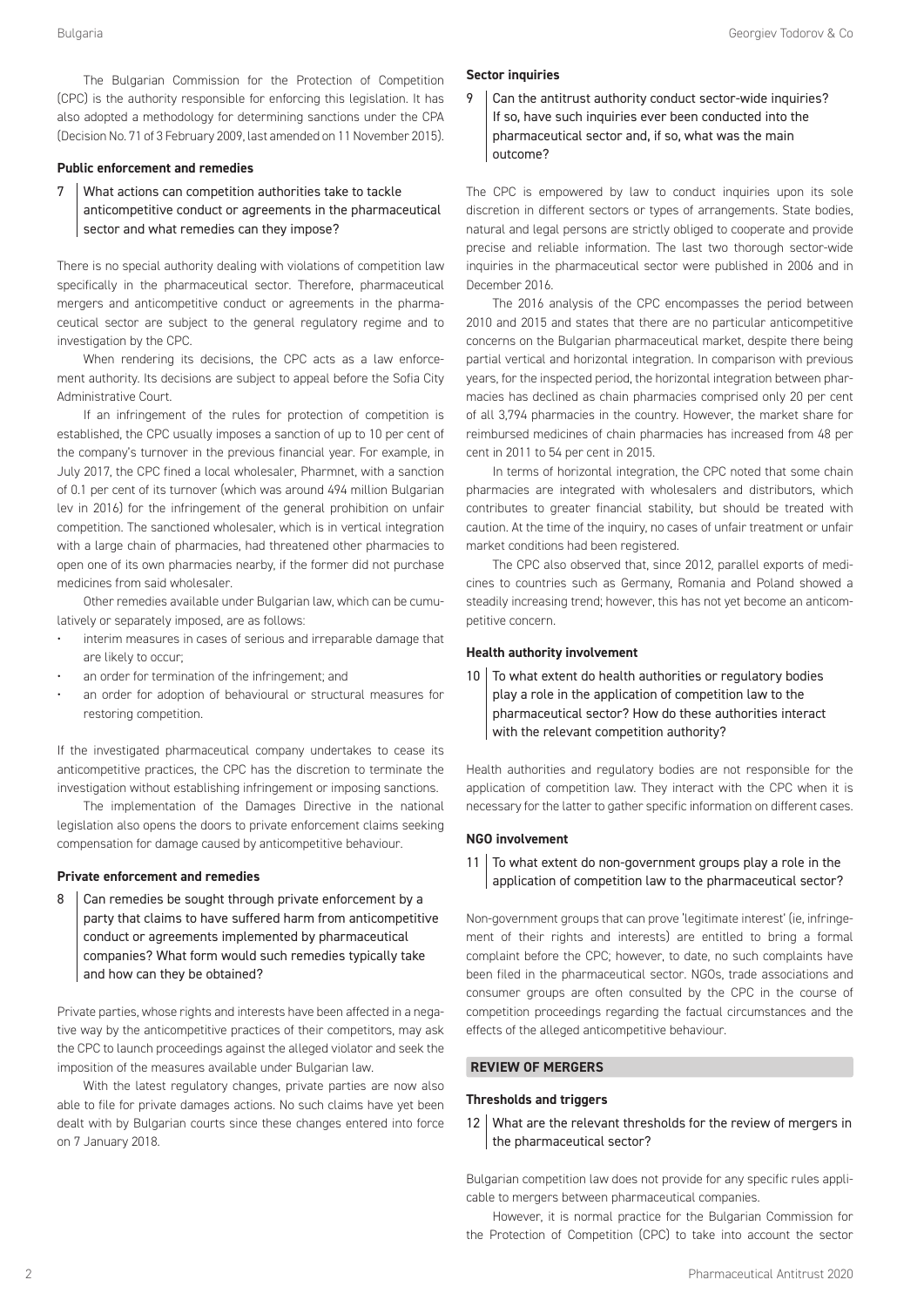specifics when reviewing mergers. For example, in October 2017, the CPC allowed for the acquisition by Sopharma Trading (one of the largest medicine distributors) of the Pharmastore pharmacies chain, taking into account the interchangeability of the medicinal products distributed by Sopharma and by its direct competitors, as well as the specific legal and structural barriers to entry into the pharmaceutical market.

 $13$  | Is the acquisition of one or more patents or licences subject to merger notification? If so, when would that be the case?

Reporting obligations arise for an undertaking acquiring a patent or licence where:

- the turnover of the undertaking that owns the patent generated in Bulgaria in relation to that patent exceeds 3 million Bulgarian lev in the previous financial year; and
- the combined turnover of the merging undertakings exceeds 25 million Bulgarian lev in the previous financial year.

#### **Market definition**

14 How are the product and geographic markets typically defined in the pharmaceutical sector?

The product market definition is aligned to that employed by the European Commission: the active pharmaceutical ingredient and the ready-to-use product form two separate markets. This was reiterated by the CPC in its sector-wide analysis of 2016. The market of active pharmaceutical ingredients is generally defined in accordance with the anatomical therapeutic chemical (ATC) classification (generally ATC level 3). However, each case must be examined separately. For example, the CPC defined the relevant product market in its Decision No. 988 of 11 November 2008 by reference to ATC level 5; that is, products with the same international non-proprietary names.

The geographic market encompasses the territory of Bulgaria, as the legislation applies throughout the country.

#### **Sector-specific considerations**

15  $\vert$  Are the sector-specific features of the pharmaceutical industry taken into account when mergers between two pharmaceutical companies are being reviewed?

Yes, the sector-specific features of the industry are taken into account. For example, in its decision on the acquisition by Sopharma Trading of the Pharmastore pharmacies chain, CPC considered the legal and administrative barriers stemming from the licence and registration regime for wholesalers of medicines, as well as the limitation imposed on the retailing of medicinal products to take place only in pharmacies.

#### **Addressing competition concerns**

16 Can merging parties put forward arguments based on the strengthening of the local or regional research and development activities or efficiency-based arguments to address antitrust concerns?

This argument can only be invoked in relation to anticompetitive agreements, decisions and practices; these are not prohibited if they contribute to improving the production or distribution of goods or to promoting technical or economic progress, while allowing consumers a fair share of the resulting benefit, and that do not:

- impose on the undertakings concerned restrictions that are not indispensable to the attainment of these objectives; or
- afford such undertakings the possibility of eliminating competition in respect of a substantial part of the products in question.

#### **Horizontal mergers**

17 Under which circumstances will a horizontal merger of companies currently active in the same product and geographical markets be considered problematic?

If the combined market share of participating undertakings exceeds 15 per cent, the merger will be further investigated by the CPC. In the merger between Sopharma trading and Medica in 2015, the CPC concluded that no concern arose, as their combined market share did not exceed the threshold of 15 per cent established in the CPC's practice.

#### **Product overlap**

18 When is an overlap with respect to products that are being developed likely to be problematic? How is potential competition assessed?

The CPC has neither dealt with cases of overlap with respect to products that are being developed nor is this issue addressed in the legislation.

#### **Remedies**

19 Which remedies will typically be required to resolve any issues that have been identified?

The legislation does not provide for any remedies in relation to problematic issues in mergers.

#### **ANTICOMPETITIVE AGREEMENTS**

#### **Assessment framework**

20 What is the general framework for assessing whether an agreement or concerted practice can be considered anticompetitive?

The Competition Protection Act of 2008 (CPA) generally reiterates article 101 of the TFEU and prohibits all types of agreements between undertakings, decisions by associations of undertakings and concerted practices that have, as their object or effect, the prevention, restriction or distortion of competition within the relevant market, and in particular those that:

- directly or indirectly fix purchase or selling prices or any other trading conditions;
- share markets or sources of supply;
- limit or control production, markets, technical development or investment;
- apply dissimilar conditions to equivalent transactions with other trading parties, thereby placing them at a competitive disadvantage; or
- make the conclusion of contracts subject to acceptance by the other parties of supplementary obligations that, by their nature or according to commercial usage, have no connection with the subject of such contracts.

The law provides for an exemption from the prohibition for agreements of minor importance, which applies where the total share of the undertakings or participants on the market of commodities and services, subject to the agreement, the decision or the concerted practice, does not exceed the following:

- 10 per cent of the respective market if the participants are competitors; or
- 15 per cent of each of the respective markets, if participants are not competitors.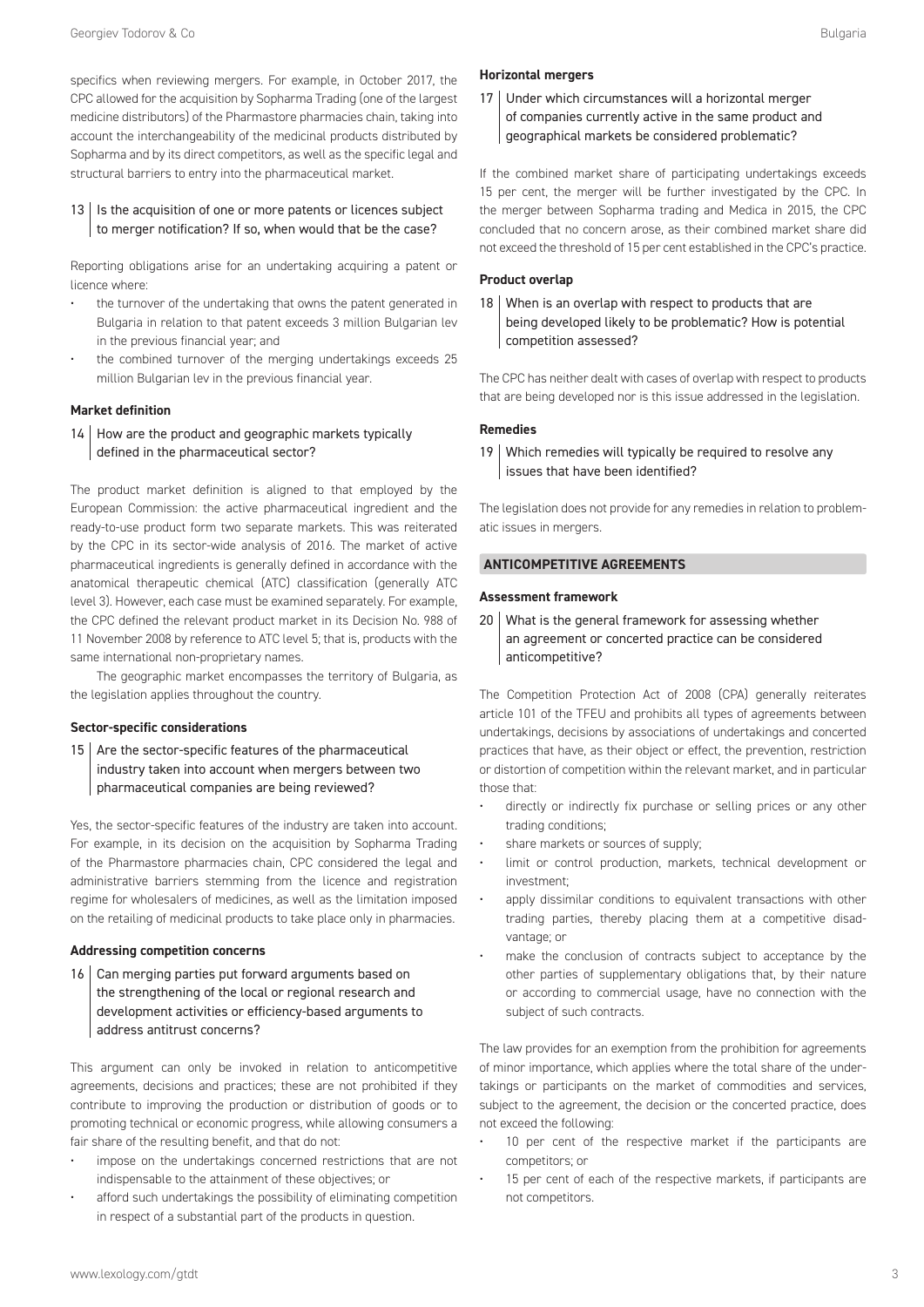However, the exemption will not apply if the agreements, decisions or concerted practice have as their objective or result:

- direct or indirect fixing of prices;
- allocation of markets or clients, or both; and
- restriction on production and sales.

#### **Technology licensing agreements**

21 To what extent are technology licensing agreements considered anticompetitive?

Technology licensing agreements and the effect they may have on competition in the pharmaceuticals sector have not yet been considered by the Bulgarian Commission for the Protection of Competition (CPC).

#### **Co-promotion and co-marketing agreements**

22 To what extent are co-promotion and co-marketing agreements considered anticompetitive?

There are no precedents of co-promotion and co-marketing agreements examined by the CPC in the pharmaceuticals sector.

#### **Other agreements**

23 What other forms of agreement with a competitor are likely to be an issue? How can these issues be resolved?

Agreements with actual or potential competitors are likely to raise issues if they impose hardcore restrictions, such as limiting output, allocating either customers or markets or fixing prices, as well as if they concern the sharing of commercially sensitive information (trade secrets of any kind).

#### **Issues with vertical agreements**

24 Which aspects of vertical agreements are most likely to raise antitrust concerns?

Hardcore restrictions in vertical agreements are generally considered anticompetitive. In 2014, the CPC considered whether standard clauses in contracts of Abbott Products and Sting, as well as their trade practice, could constitute a restriction on parallel exports and distort competition. The CPC, however, concluded that, based on the facts, no violation existed.

#### **Patent dispute settlements**

 $25$  To what extent can the settlement of a patent dispute expose the parties concerned to liability for an antitrust violation?

The CPC has not yet considered the implications of settling patent disputes in terms of competition, but should a case arise, it will probably follow the European Commission's Technology Transfer Guidelines.

#### **Joint communications and lobbying**

 $26$  To what extent can joint communications or lobbying actions be anticompetitive?

Antitrust violations may arise where:

- pay-for-restriction or pay-for-delay-type settlement agreements are involved, whereby a value transfer from one party in return for a limitation on the entry or expansion on the market of the other party exists;
- the entry of a competing generic product has been delayed as a result of the settlement and, in return for the delay in entry, the generic manufacturer obtains some form of consideration from the incumbent originator (value transfer);
- parties cross-license each other and impose restrictions on the use of their patents, including restrictions on their licensing to third parties; and
- restriction of the freedom to challenge an intellectual property right is not part of the specific subject matter of an intellectual property right and may restrict competition.

#### **Public communications**

27 To what extent may public communications constitute an infringement?

If public communications contain misleading statements about the characteristics of the medicinal products or misleading and comparative advertising, these will infringe competition rules.

#### **Exchange of information**

 $28$  Are anticompetitive exchanges of information more likely to occur in the pharmaceutical sector given the increased transparency imposed by measures such as disclosure of relationships with HCPs, clinical trials, etc?

Whether exchange of information in the pharmaceutical sector is more likely to occur remains to be seen. However, the CPC has published guidelines on the sharing of information between competitors, which adopt a case-by-case approach to sharing of information. To fall within the scope of antitrust law, it is necessary to establish that there is an agreement between undertakings, a decision of an association of undertakings or a concerted practice between undertakings on the grounds of which the undertakings exchange information or transfer it to an association that has as its objective the centralisation, structuring and processing of the information prior to providing it to the undertakings.

## **ANTICOMPETITIVE UNILATERAL CONDUCT**

#### **Abuse of dominance**

29 | In what circumstances is conduct considered to be anticompetitive if carried out by a firm with monopoly or market power?

Unlawful anticompetitive conduct by firms with monopoly or market power is present when they:

- directly or indirectly impose purchase or selling prices or other unfair trading conditions;
- limit production, trade and technical development to the prejudice of consumers;
- apply dissimilar conditions to equivalent transactions with certain partners, thereby placing them in a disadvantaged position;
- make the conclusion of contracts subject to the assumption of additional obligations or the conclusion of additional contracts that, by their nature or according to customary commercial practice, are not related to the subject matter of the main contract or to its implementation;
- unjustifiably refuse to deliver goods or to provide a service to a real or potential client to prevent their business from being carried on; or
- any other form of the firm's conduct that is likely to prevent, restrict or distort competition and affect the interests of consumers. Monopoly market position can be established only by law, otherwise it is illegal.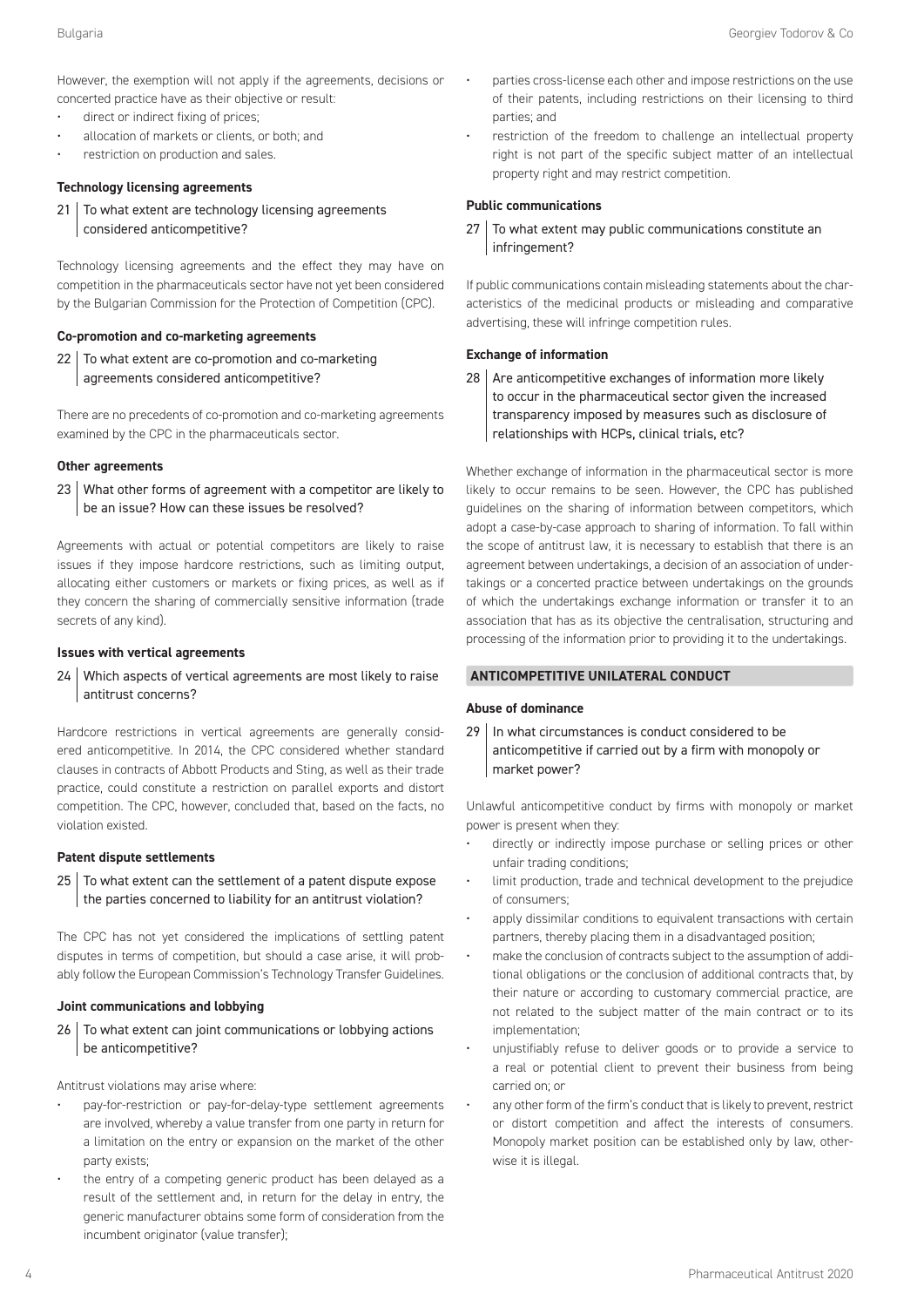## **De minimis thresholds**

 $30$  | Is there any de minimis threshold for a conduct to be found abusive?

There is no applicable de minimis threshold for a conduct to be found abusive under Bulgarian law or court practice. In general, the Bulgarian Commission for the Protection of Competition (CPC) usually desists from enforcement action if there are no significant anticompetitive effects.

## **Market definition**

31 Do antitrust authorities approach market definition in the context of unilateral conduct in the same way as in mergers? If not, what are the main differences and what justifies them?

The CPC applies the same approach as in mergers and defines the market as national.

## **Establishing dominance**

32 When is a party likely to be considered dominant or jointly dominant? Can a patent owner be dominant simply on account of the patent that it owns?

In determining the notion of 'dominant position', Bulgarian authorities and courts apply and refer directly to the definition provided for in the *F Hoffmann-La Roche and Others* case (C-179/16). Relevant in this regard is the market share of the undertaking (especially if over 40 per cent in the relevant market), substantial financial resources (assets or operating profit of tens of millions of euros) and barriers to entry on the relevant market by other undertakings (legal, structural and others), if they allow the undertaking to behave to an appreciable extent independently of its competitors and customers.

Two or more undertakings may have a joint dominant position without the need for each of them to be individually dominant, if in the light of the characteristics of the relevant market, it can be established that each of the undertakings considers it possible and economically rational to adopt common market behaviour.

Holding a patent does not automatically confer dominance. Only if the patent is enforced to the detriment of competitors and grants the undertaking an appreciable extent of independence to competitors and customers will dominant position be present.

#### **IP rights**

 $33$  To what extent can an application for the grant or enforcement of a patent or any other IP right (SPC, etc) expose the patent owner to liability for an antitrust violation?

Patent enforcement may engage the liability of the undertaking for anticompetitive behaviour where it is used, or is likely, to infringe competition. The Bulgarian competition authorities have not had the occasion to review patent-related complaints.

## 34 When would life-cycle management strategies expose a patent owner to antitrust liability?

Life-cycle management (LCM) in the pharmaceutical sector is common, but on a stand-alone basis unlikely to engage the antitrust liability of the patent holder. Under Bulgarian law, patent protection for medicines is limited to a period of 20 years. LCM strategies will be viewed as particularly problematic if they impede or prevent the entry of generic medicines to the market. The Bulgarian authorities, for the time being, have not ruled on the lawfulness of LCM strategies, but will likely follow the *AstraZeneca* judgment (C-457/10) of 2012.



#### **Communications**

 $35$  Can communications or recommendations aimed at the public, HCPs or health authorities trigger antitrust liability?

If communications or recommendations aimed at the public or HCPs contain misleading statements about the characteristics of the medicinal products or misleading and comparative advertising, these will constitute violations of the Bulgarian competition law. For example, in the 2016 case against Walmark Bulgaria, the CPC found that the advertisement of its product was misleading and caused damage to the reputation of its competitors by suggesting that other products would have lower positive effects on patients. However, in 2017, the Supreme Administrative Court annulled the CPC's decision.

#### **Authorised generics**

36 Can a patent owner market or license its drug as an authorised generic, or allow a third party to do so, before the expiry of the patent protection on the drug concerned, to gain a head start on the competition?

The holder of the authorisation for use of the generic product may not place it on the market until 10 years have elapsed since the date of the first authorisation of the reference medicinal product. The consent of the patent holder is irrelevant. Before the expiry of the 10-year period, the generic drug may be marketed only for purposes and uses unrelated to the scope of the patent protection.

#### **Restrictions on off-label use**

37 Can actions taken by a patent owner to limit off-label use trigger antitrust liability?

If such actions fall under the general scope of application of the prohibited anticompetitive practices and arrangements, there might be instances in which these will trigger antitrust liability. However, to date, the CPC has not ruled on such a case.

#### **Pricing**

## 38 When does pricing conduct raise antitrust risks? Can high prices be abusive?

Predatory pricing is considered by the CPC as one of the gravest forms of prohibited anticompetitive behaviour. Selling at unreasonably high prices when in a dominant position on the market may also trigger the